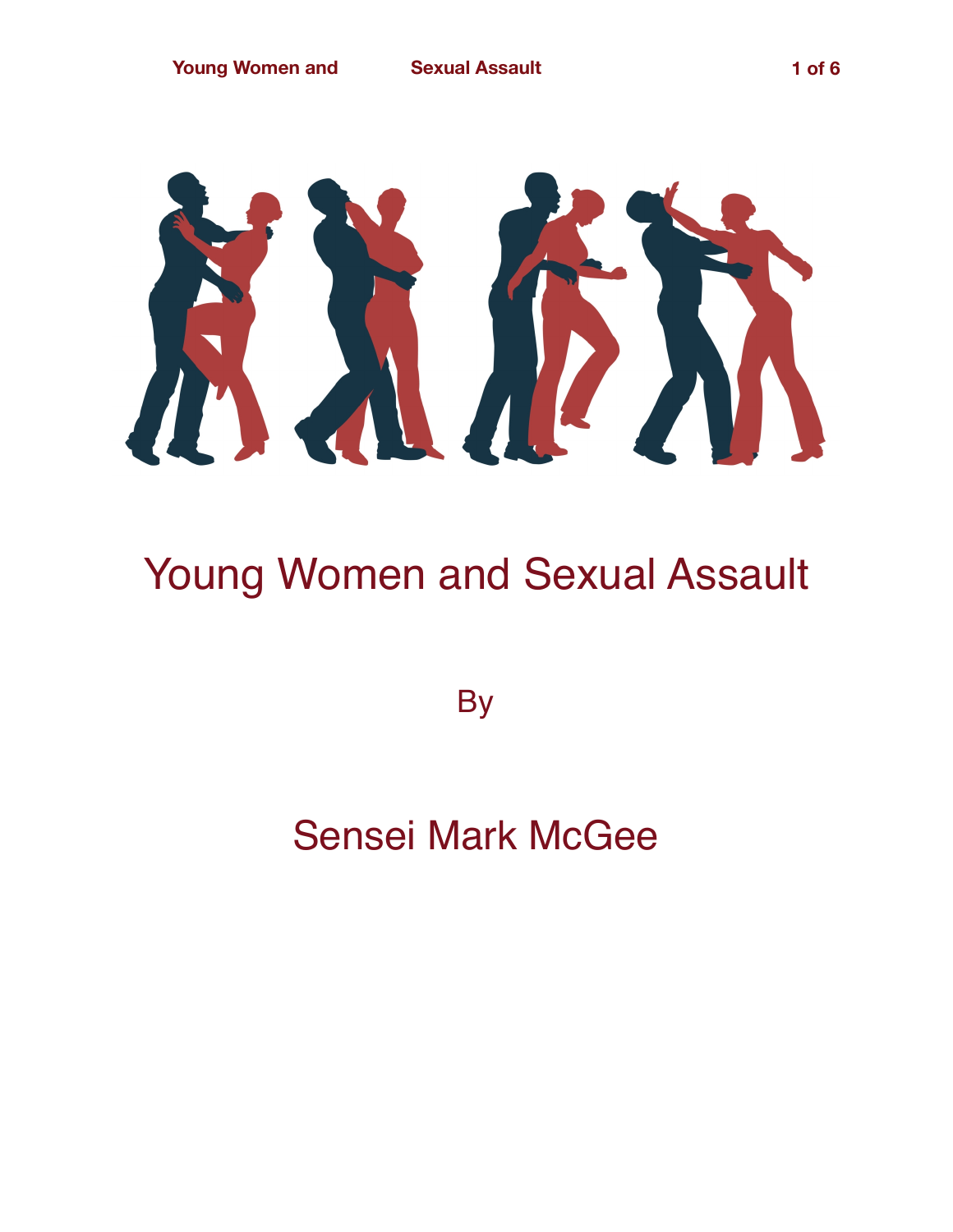## **Young Women and Sexual Assault 2 of 6**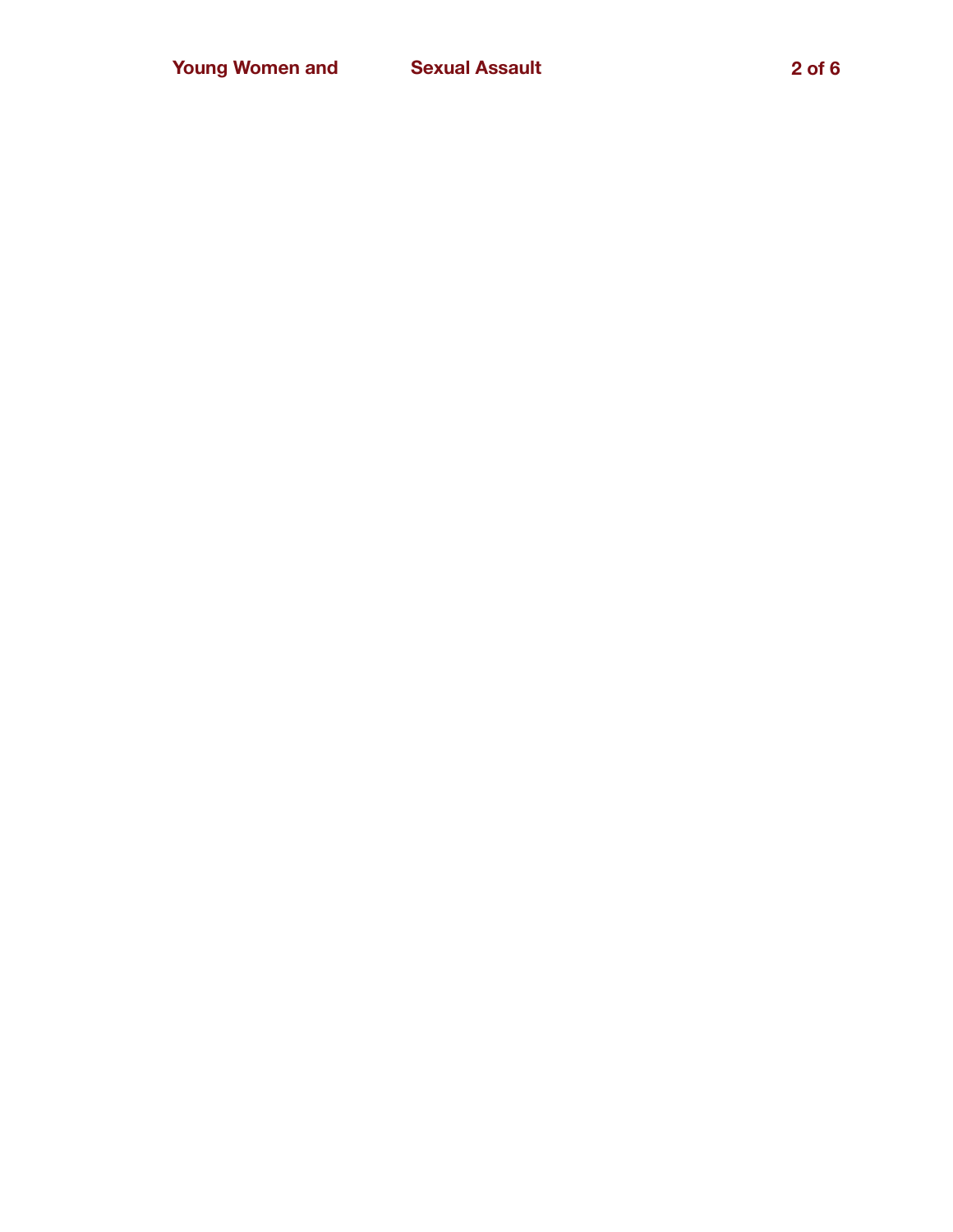## Victim or Victor?

The number of young women who are sexually assaulted in the United States is staggering. You can link to some of the statistical information at the end of this article.

However, I want to **emphasize** that girls and women who are sexually assaulted are not numbers or statistics. They are fellow human beings. Each girl and woman who has been attacked has a name. They have a life. They have a family. They have friends. They have hopes and dreams. Sexual assault can steal those hopes and dreams.

I have taught many women who were victims of sexual assault and have seen the pain in their eyes and in their voices as they shared what happened to them. I've also seen some relief from that pain as they learned how to defend themselves so that **no one** would ever do that to them again.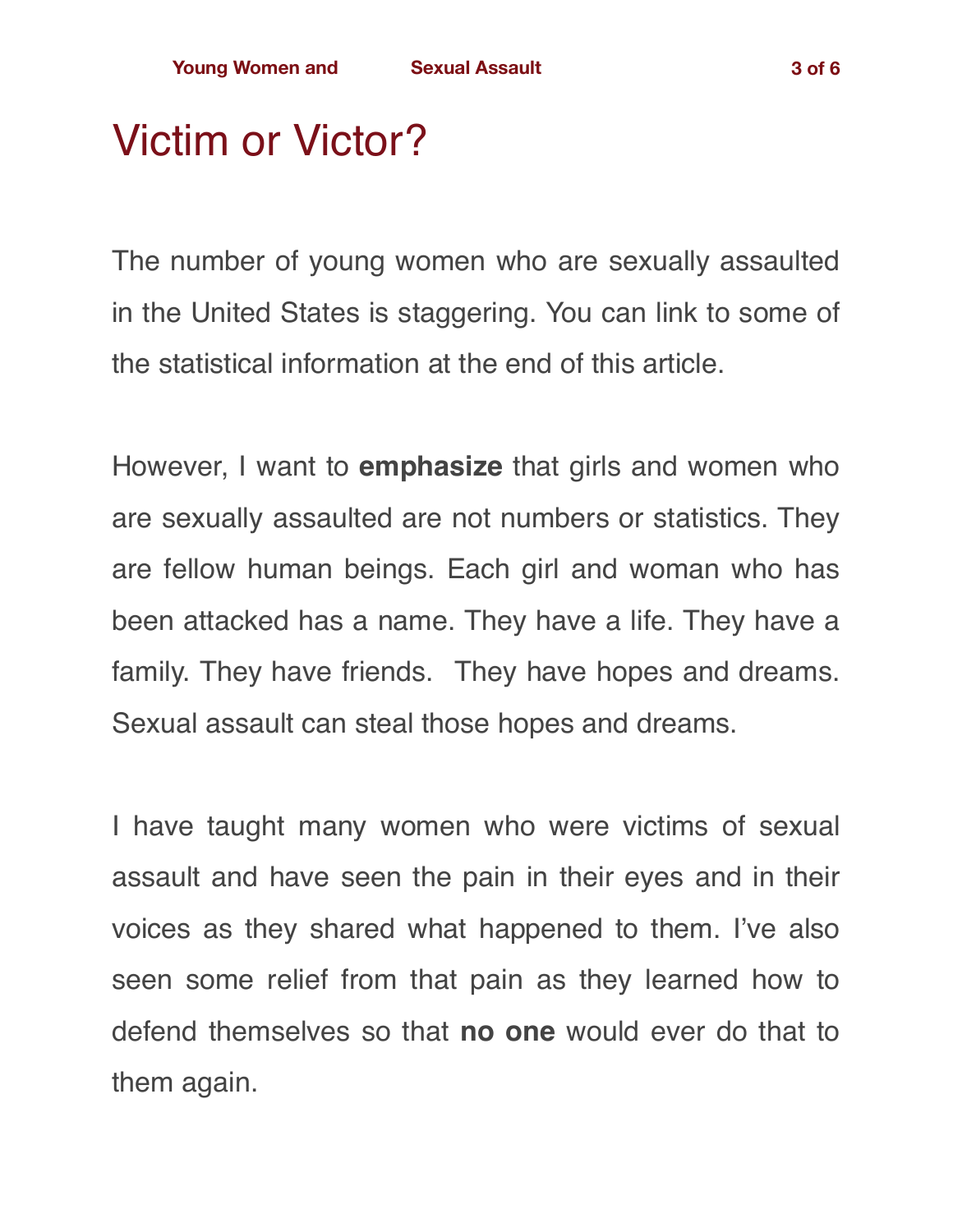That's why we teach self defense. It gives girls and women some of what was stolen from them. It returns to them a sense of confidence and renewed purpose.

As you look through these staggering statistics about the problem of sexual assault in our country, remember that every number is a real person. They may be your neighbor, your classmate, your friend, someone who attends your church, maybe even someone in your family.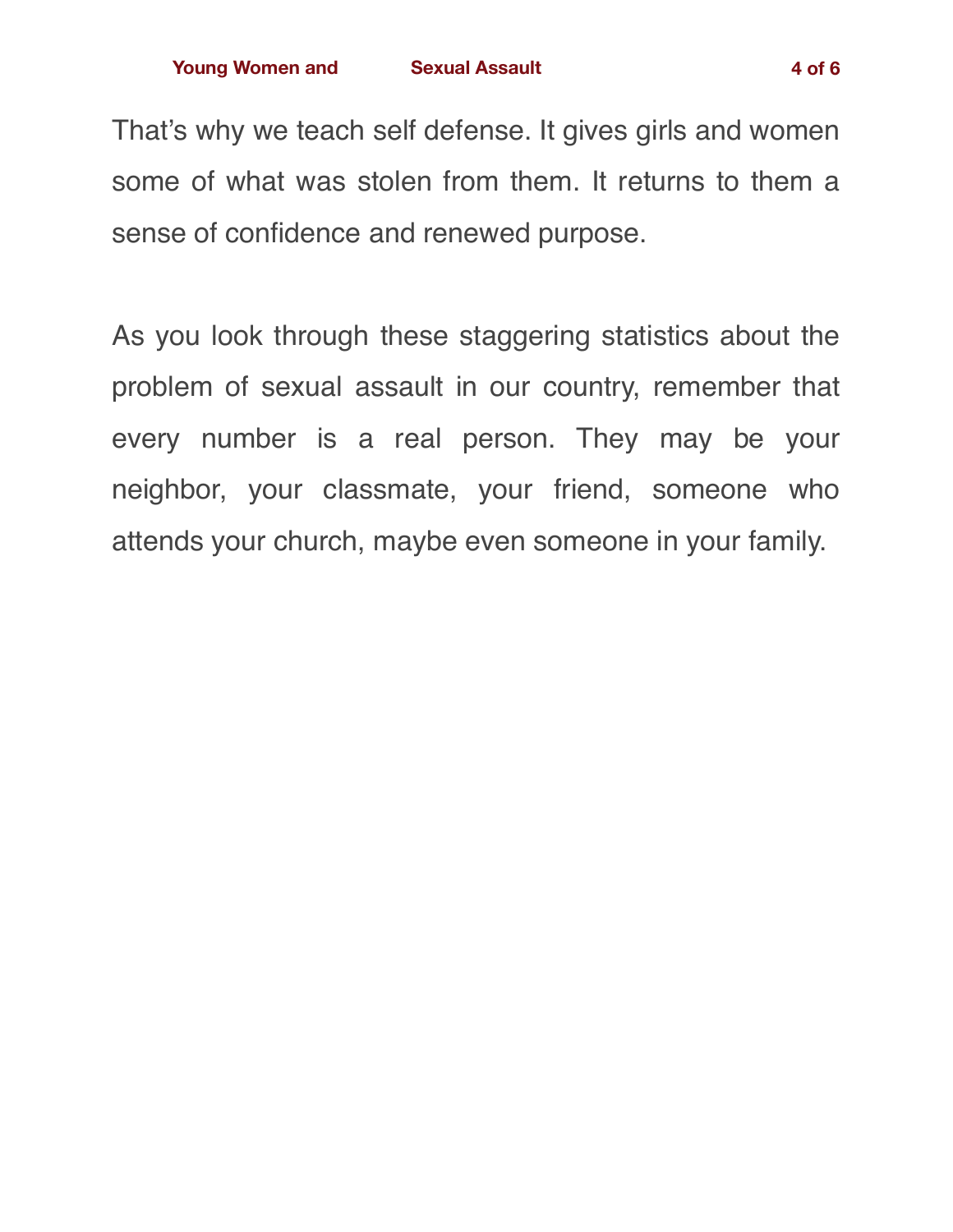[Victims of Sexual Violence](https://www.rainn.org/statistics/victims-sexual-violence)

[Children and Teens](https://www.rainn.org/statistics/children-and-teens)

[Campus Sexual Violence](https://www.rainn.org/statistics/campus-sexual-violence)

[10 Facts about Date Rape](https://youthspecialties.com/blog/10-facts-date-rape/)

Let us know if Grace Martial Arts can help. We are available to listen and train.